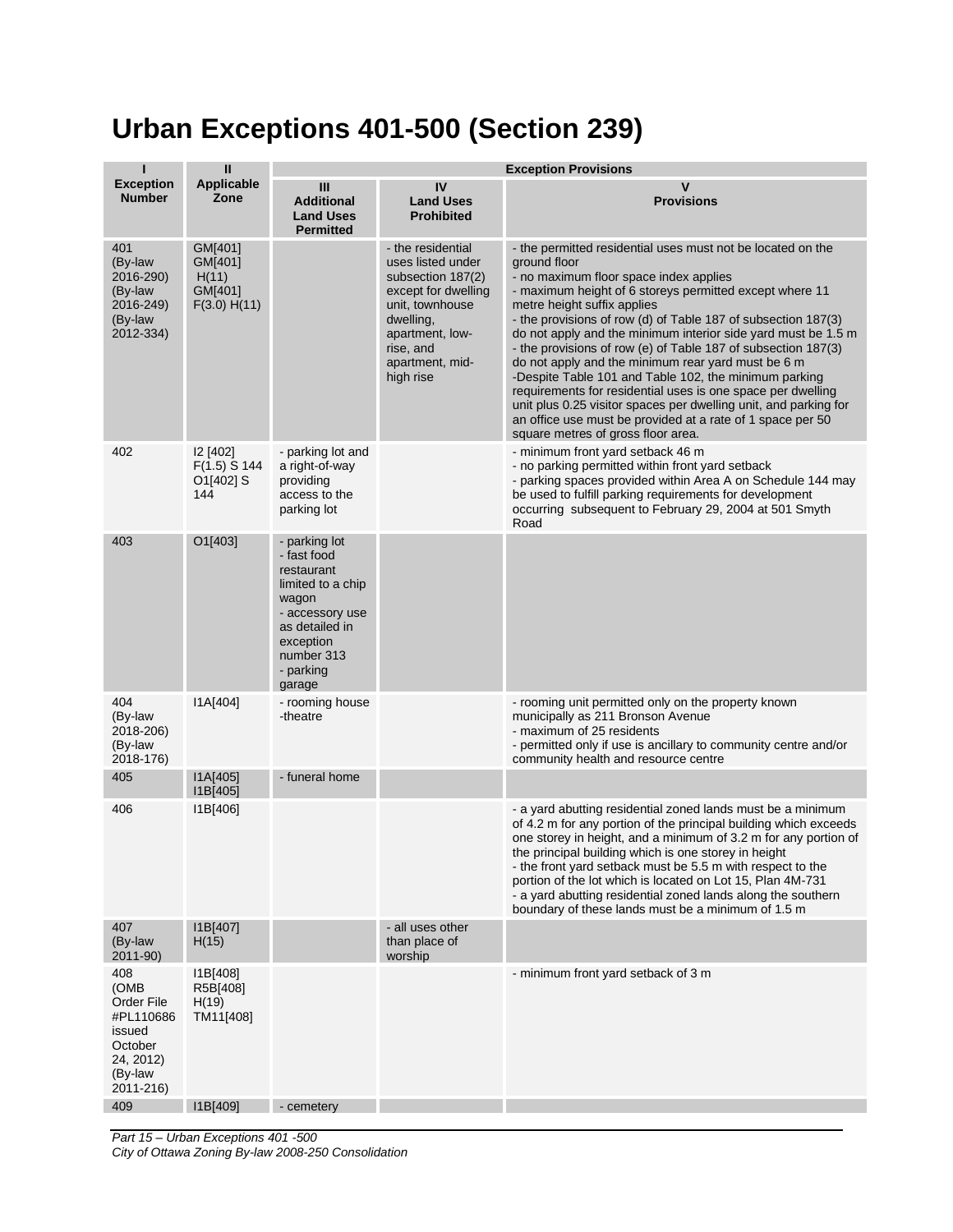| П                                                                                              | $\mathbf{II}$             | <b>Exception Provisions</b>                                                                                              |                                             |                                                                                                                                                                                                                                                                                                                                                                                                                                                                                                                                                                                                                                                                                                                                                                                                                                                                                                                                                                          |
|------------------------------------------------------------------------------------------------|---------------------------|--------------------------------------------------------------------------------------------------------------------------|---------------------------------------------|--------------------------------------------------------------------------------------------------------------------------------------------------------------------------------------------------------------------------------------------------------------------------------------------------------------------------------------------------------------------------------------------------------------------------------------------------------------------------------------------------------------------------------------------------------------------------------------------------------------------------------------------------------------------------------------------------------------------------------------------------------------------------------------------------------------------------------------------------------------------------------------------------------------------------------------------------------------------------|
| <b>Exception</b><br><b>Number</b>                                                              | <b>Applicable</b><br>Zone | Ш<br><b>Additional</b><br><b>Land Uses</b><br><b>Permitted</b>                                                           | IV<br><b>Land Uses</b><br><b>Prohibited</b> | $\mathsf{v}$<br><b>Provisions</b>                                                                                                                                                                                                                                                                                                                                                                                                                                                                                                                                                                                                                                                                                                                                                                                                                                                                                                                                        |
|                                                                                                | I1A[409]                  | - funeral home                                                                                                           |                                             |                                                                                                                                                                                                                                                                                                                                                                                                                                                                                                                                                                                                                                                                                                                                                                                                                                                                                                                                                                          |
| 410<br>(OMB<br>Order, File<br>#PL080959<br>issued<br>September<br>18, 2009)                    | IL7[410]                  |                                                                                                                          |                                             | - notwithstanding clause 204(7)(a), a retail store may include<br>the sale of automobile parts and accessories;<br>- clauses $203(2)(a)$ , (b) and (c) and subsection $203(4)$ do not<br>apply to the uses permitted in subsection 203(2);<br>- subclause 204(7)(d)(i) does not apply;<br>- for the purposes of clauses 204(7)(j) and (k), retail store is as<br>outlined in subclause 204(7)(d)(ii)<br>- minimum front yard setback- 7.5 metres<br>- minimum corner side yard setback- 0 metres<br>- minimum parking rate for retail store- 2.8 spaces per 100<br>square metres of gross floor area<br>- minimum parking rate - 2.8 spaces per 100 square metres of<br>gross floor area                                                                                                                                                                                                                                                                                 |
| 411<br>(Subject to<br><b>By-law</b><br>2021-17)<br>(By-law<br>2019-303)<br>(By-law<br>2012-33) | LC7[411]                  | - automobile<br>service station<br>- car wash<br>- gas bar<br>-restaurant, fast<br>food<br>-animal care<br>establishment |                                             | -The total cumulative Gross Floor Area for the additional uses<br>and a convenience store must not exceed 480 m <sup>2</sup> .<br>-Despite clause 85(3)(a) an outdoor commercial patio is<br>permitted where it is located a minimum of 21 m from a lot in a<br>residential zone and no screen is required.<br>-Provisions (a) through (e) of Table 189(3) do not apply and<br>the following provisions apply:<br>-minimum lot area:<br>Additional uses and a convenience store: 4,000 m <sup>2</sup> ;<br>other non-residential uses: 1,800 m <sup>2</sup><br>-minimum lot width: 30 m<br>-minimum front yard setback:<br>pump islands: 10 m;<br>all other buildings and structures: 3 m<br>-minimum corner side yard setback:<br>pump islands: 11.5 m;<br>other buildings and structures: 3 m<br>-minimum interior side yard setback: 5 m<br>-minimum rear yard setback: 5 m<br>-The property line abutting Terry Fox Drive is deemed to be<br>the front property line |
| 412<br>(By-law<br>2012-334)                                                                    | GM[412]                   |                                                                                                                          | - place of worship                          | - dwelling unit is permitted provided it is located in a building<br>where more than 50% of the ground floor is occupied by a use<br>listed in subsection 187(1)<br>- apartment low rise, apartment mid-to-high rise and<br>townhouse dwelling are permitted if 50 % of the lot width is<br>occupied by a use listed in subsection 187(1)<br>- apartment low rise and apartment mid-to-high rise are<br>subject to the provisions of the R4Z[1212] zone<br>- townhouse dwelling is subject to the provisions of the<br>R3Z[1007] zone<br>- the provision s of Table 187 of subsection 187(3) do not<br>apply and the following provisions apply:<br>- minimum lot area: $360 \text{ m}^2$<br>- minimum lot width: 12 m<br>- minimum front yard and corner side yard: setbacks 3 m<br>- minimum interior side yard setback: 1.5 m<br>- minimum rear yard setback: 3 m<br>- no maximum building height                                                                     |
| 413<br>(By-law<br>2018-225)                                                                    | TM[413]<br>H(25)          | - drive-through<br>facility                                                                                              |                                             | - Despite Table 197 (g)(ii)(2) where the building height is<br>greater than two storeys or 8 m, whichever is less, between<br>the height of 8 m and 15 m, a building must be have an<br>additional setback of at least 5 m than the provided setback<br>from the front lot line and from a side lot line that abuts a street<br>and that additional setback is continued from the point where it<br>is provided and zoning mechanism 197(c) in Table 197 does<br>not apply to that additional setback.                                                                                                                                                                                                                                                                                                                                                                                                                                                                   |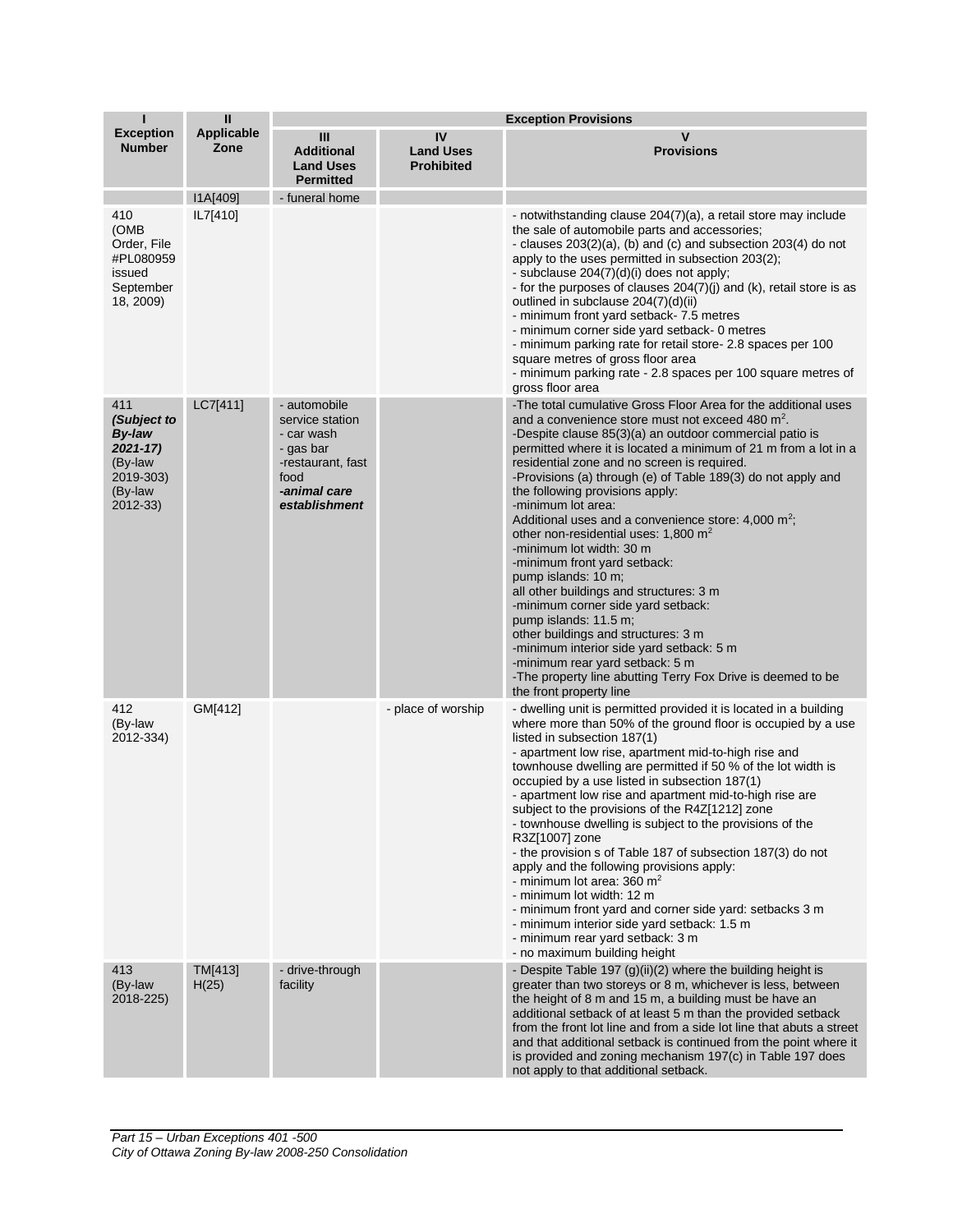| П                                 | $\mathbf{II}$                 | <b>Exception Provisions</b>                                                    |                                                                                                                                        |                                                                                                                                                                                                                                                                                                                                                                                |
|-----------------------------------|-------------------------------|--------------------------------------------------------------------------------|----------------------------------------------------------------------------------------------------------------------------------------|--------------------------------------------------------------------------------------------------------------------------------------------------------------------------------------------------------------------------------------------------------------------------------------------------------------------------------------------------------------------------------|
| <b>Exception</b><br><b>Number</b> | <b>Applicable</b><br>Zone     | Ш<br><b>Additional</b><br><b>Land Uses</b><br><b>Permitted</b>                 | IV<br><b>Land Uses</b><br><b>Prohibited</b>                                                                                            | $\mathbf v$<br><b>Provisions</b>                                                                                                                                                                                                                                                                                                                                               |
| 414                               | IL[414]                       | - community<br>centre limited to<br>cultural facility<br>- place of<br>worship |                                                                                                                                        | - maximum gross floor area for a catering establishment: 76<br>m <sup>2</sup><br>- maximum gross floor area for a community centre limited to<br>cultural facility: 238 m <sup>2</sup><br>- maximum gross floor area for a place of worship: 555 $m2$<br>- total number of parking spaces required for a place of<br>worship: 46                                               |
| 415<br>(By-law<br>2014-281)       | MC11[415]<br>H(34)            | - car wash<br>- gas bar                                                        |                                                                                                                                        | - each permitted non-residential use limited to a total gross<br>leasable floor area of 3,600 $m2$                                                                                                                                                                                                                                                                             |
| 416<br>(By-law<br>2008-386)       | I1B[416]-h                    |                                                                                |                                                                                                                                        | - holding symbol may only be removed subject to:<br>(i) preparation of a master concept plan and all relevant<br>information to illustrate that any proposed development is not<br>compromising the future development of the corridor.<br>(ii) the owner/ lessee entering into a site plan control<br>agreement with the City which pertains to all lands within this<br>zone |
| 417                               | I1B[417]                      |                                                                                |                                                                                                                                        | - minimum front yard setback of 2 m                                                                                                                                                                                                                                                                                                                                            |
| 418                               | I1B[418]                      |                                                                                |                                                                                                                                        | - an enclosed or covered walkway above grade is permitted<br>provided it is used only to provide a pedestrian connection<br>between principal buildings on adjoining lots                                                                                                                                                                                                      |
| 419                               | IL [419]                      | military and<br>police training<br>facility                                    |                                                                                                                                        |                                                                                                                                                                                                                                                                                                                                                                                |
| 420                               | 11B[420]<br>H(13)             |                                                                                | - all uses other<br>than place of<br>worship, existing<br>detached<br>dwellings,<br>retirement home or<br>residential care<br>facility | - a 7.6 m wide landscaped buffer must be located on the land<br>adjacent to the residential zone on the south side of the<br>property                                                                                                                                                                                                                                          |
| 421                               | I1B[421]<br>H(12)             |                                                                                | - all uses other<br>than day care,<br>residential care<br>facility, place of<br>worship and<br>retirement home                         | - minimum front yard setback of 2 m                                                                                                                                                                                                                                                                                                                                            |
| 422                               | 11B[422]<br>11B[422]<br>H(15) | - office<br>- place of<br>assembly                                             |                                                                                                                                        | - minimum side yard setbacks of 0.9 m and 6 m respectively<br>- maximum gross floor area of 112 $m2$ for each of office and<br>place of assembly<br>- minimum of 9 parking spaces required                                                                                                                                                                                     |
| 423                               | I1B[423]                      |                                                                                |                                                                                                                                        | - minimum front yard setback of 2.5 m                                                                                                                                                                                                                                                                                                                                          |
| 424                               | I1A[424]                      |                                                                                |                                                                                                                                        | - required parking must be accessed by a common aisle with<br>the property to the immediate north<br>- required parking may not exceed 3 spaces per classroom<br>- minimum front yard setback of 0 m<br>- minimum height of 3 storeys                                                                                                                                          |
| 425                               | O1[425]                       | - parking lot for<br>the storage of<br>recreational<br>vehicles                |                                                                                                                                        |                                                                                                                                                                                                                                                                                                                                                                                |
| 426                               | DR[426]                       | - automobile<br>dealership                                                     |                                                                                                                                        |                                                                                                                                                                                                                                                                                                                                                                                |
| 427                               | DR[427]                       | - golf course<br>limited to a golf<br>driving range                            |                                                                                                                                        |                                                                                                                                                                                                                                                                                                                                                                                |
| 428<br>(By-law<br>2020-230)       | I1B[428]<br>S414              |                                                                                |                                                                                                                                        | - In area A on S414, only detached dwelling is a permitted use.<br>-In area A on S414, parking lot is not permitted.<br>-maximum building height: 11 m<br>-A community centre use is only permitted as an ancillary use                                                                                                                                                        |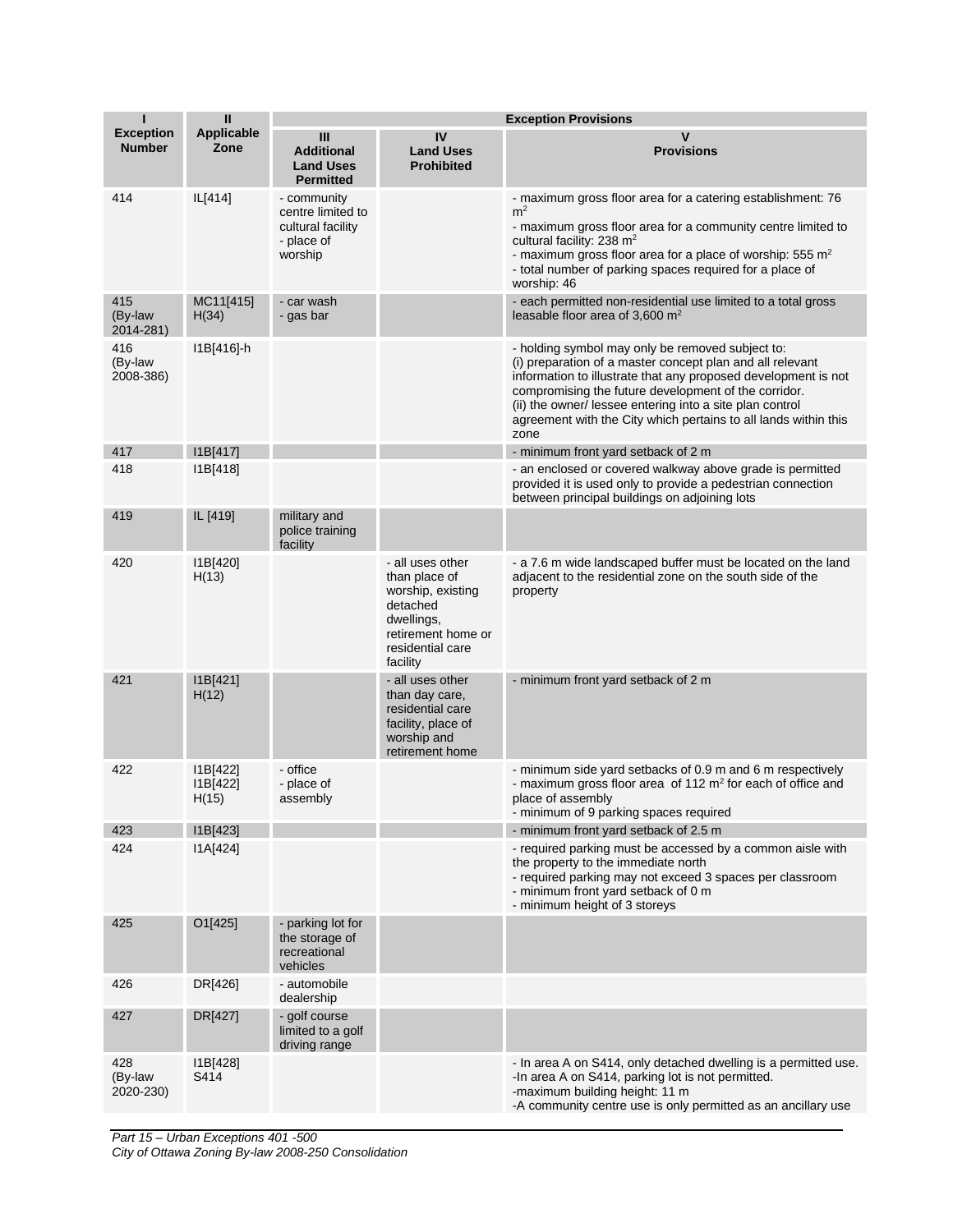| ı                                                   | $\mathbf{II}$                                                 | <b>Exception Provisions</b>                                                                                                                                                                                                                                                                                       |                                             |                                                                                                                                                                                                                                                                                                                                                                                                                                                                                                                                                                                                                                                                                                |
|-----------------------------------------------------|---------------------------------------------------------------|-------------------------------------------------------------------------------------------------------------------------------------------------------------------------------------------------------------------------------------------------------------------------------------------------------------------|---------------------------------------------|------------------------------------------------------------------------------------------------------------------------------------------------------------------------------------------------------------------------------------------------------------------------------------------------------------------------------------------------------------------------------------------------------------------------------------------------------------------------------------------------------------------------------------------------------------------------------------------------------------------------------------------------------------------------------------------------|
| <b>Exception</b><br><b>Number</b>                   | <b>Applicable</b><br>Zone                                     | Ш<br><b>Additional</b><br><b>Land Uses</b><br><b>Permitted</b>                                                                                                                                                                                                                                                    | IV<br><b>Land Uses</b><br><b>Prohibited</b> | v<br><b>Provisions</b>                                                                                                                                                                                                                                                                                                                                                                                                                                                                                                                                                                                                                                                                         |
|                                                     |                                                               |                                                                                                                                                                                                                                                                                                                   |                                             | to a place of worship and Section 96(2) does not apply.<br>-A minimum of 15 parking spaces are to be shared with the<br>use located at 2 Canfield Road.<br>-Minimum landscaped buffer for a parking lot adjacent to<br>Canfield Road is 0 metres.<br>-The minimum parking rate for an ancillary community centre<br>is 3.3 spaces per 100 $m2$ of gross floor area.                                                                                                                                                                                                                                                                                                                            |
| 429                                                 | O1[429]                                                       | - daycare                                                                                                                                                                                                                                                                                                         |                                             | - minimum side yard setback of 0 m where the principal<br>building connects to principal building in abutting I1A Zone                                                                                                                                                                                                                                                                                                                                                                                                                                                                                                                                                                         |
| 430                                                 | O1F[430]<br>$H(12.2)$ S<br>94<br>O1[430]<br>$H(12.2)$ S<br>94 | - amusement<br>centre limited to<br>a pool hall<br>- artist studio<br>- bar<br>- museum<br>- nightclub<br>- parking<br>garage<br>- parking lot<br>- personal<br>service<br>business<br>- recreational<br>and athletic<br>facility<br>- restaurant, full<br>service<br>- restaurant,<br>take-out<br>- retail store |                                             | - no minimum lot area, minimum lot width or setbacks are<br>required<br>- Section 69(1) does not apply                                                                                                                                                                                                                                                                                                                                                                                                                                                                                                                                                                                         |
| 431                                                 | GM15[431]<br>H(6.0)                                           |                                                                                                                                                                                                                                                                                                                   |                                             | - minimum lot area:<br>- gas bar: $4,000 \text{ m}^2$<br>- other non-residential uses: 1,800 m <sup>2</sup><br>- minimum front yard setback: 10 m<br>- minimum corner side yard setback: 8 m<br>- minimum interior side yard setback: 2 m<br>- minimum rear yard setback: 5 m<br>- maximum total leasable floor area: $300 \text{ m}^2$<br>- lot frontage deemed to be the property line abutting Terry<br>Fox Drive                                                                                                                                                                                                                                                                           |
| 432                                                 | LC2[432]                                                      |                                                                                                                                                                                                                                                                                                                   |                                             | - the maximum gross floor area for a restaurant, take-out is 45<br>m <sup>2</sup>                                                                                                                                                                                                                                                                                                                                                                                                                                                                                                                                                                                                              |
| 433<br>(By-law<br>2012-132)<br>(By-law<br>2011-378) | GM24[433]<br>H(19)                                            |                                                                                                                                                                                                                                                                                                                   |                                             | - minimum gross leasable floor area: 35,000 m <sup>2</sup><br>- maximum cumulative total gross leasable floor area for all<br>uses: $100,000 \text{ m}^2$<br>- maximum cumulative total gross leasable floor area for office<br>and medical facility: 17,500 $m2$<br>-Despite Table 103(i), where the cumulative total gross<br>leasable floor area for all uses does not exceed 86,000 $m^2$ , the<br>maximum permitted number of parking spaces is calculated at<br>a rate of 4.9 spaces per 100 $m2$ of gross leasable floor area<br>-parking for all uses may be located in the abutting R5A[1923]<br>H(34) zone during the time in which a parking lot is permitted<br>as a temporary use |
| 434                                                 | GM13[434]<br>H(20)                                            | - automobile<br>rental<br>establishment<br>- automobile<br>service station<br>- gas bar<br>- personal<br>service<br>business                                                                                                                                                                                      |                                             |                                                                                                                                                                                                                                                                                                                                                                                                                                                                                                                                                                                                                                                                                                |

*Part 15 – Urban Exceptions 401 -500 City of Ottawa Zoning By-law 2008-250 Consolidation*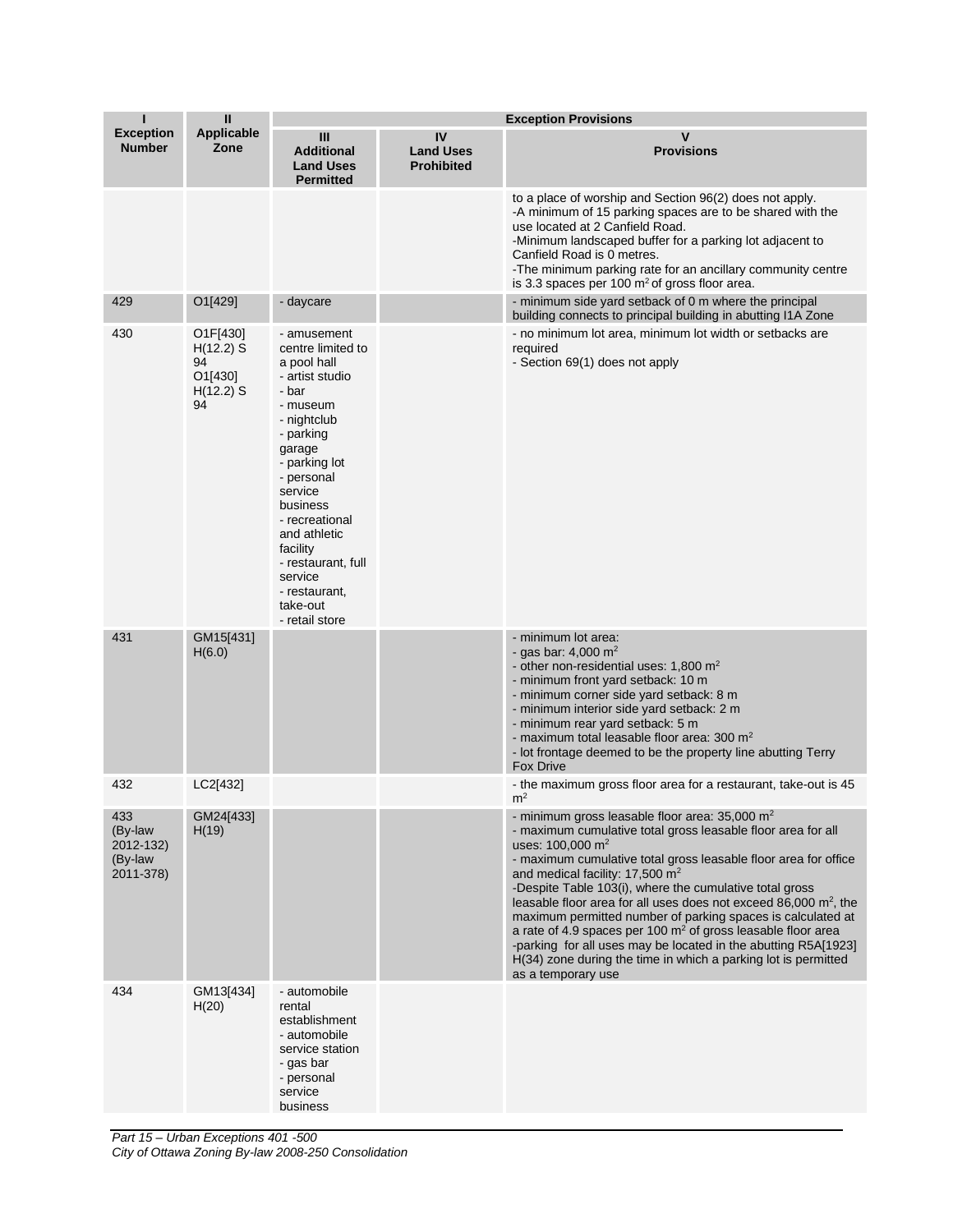| Т                                                   | $\sf II$                      |                                                                                                          | <b>Exception Provisions</b>                                                  |                                                                                                                                                                                                                                                                                                                                                                                           |
|-----------------------------------------------------|-------------------------------|----------------------------------------------------------------------------------------------------------|------------------------------------------------------------------------------|-------------------------------------------------------------------------------------------------------------------------------------------------------------------------------------------------------------------------------------------------------------------------------------------------------------------------------------------------------------------------------------------|
| <b>Exception</b><br><b>Number</b>                   | <b>Applicable</b><br>Zone     | Ш<br><b>Additional</b><br><b>Land Uses</b><br><b>Permitted</b>                                           | IV<br><b>Land Uses</b><br><b>Prohibited</b>                                  | V<br><b>Provisions</b>                                                                                                                                                                                                                                                                                                                                                                    |
| 435                                                 | AM5[435]                      |                                                                                                          |                                                                              | - the cumulative total gross floor area must not exceed 15,550<br>m <sup>2</sup>                                                                                                                                                                                                                                                                                                          |
| 436                                                 | AM5[436]                      |                                                                                                          |                                                                              | - the cumulative total gross floor area must not exceed 15,550<br>m <sup>2</sup>                                                                                                                                                                                                                                                                                                          |
| 437                                                 | I1E[437]                      | - office                                                                                                 |                                                                              |                                                                                                                                                                                                                                                                                                                                                                                           |
| 438                                                 | GM21[438]<br>F(0.5)H(16)      | - restaurant<br>- retail food<br>store<br>- retail store                                                 |                                                                              | - the additional uses are permitted provided they are located in<br>a building containing an office or medical facility                                                                                                                                                                                                                                                                   |
| 439                                                 | GM21[439]<br>F(0.5)H(9)       | - place of<br>worship<br>- school                                                                        |                                                                              | - minimum lot area 4000m <sup>2</sup><br>- minimum yard setback from a residential zone is 9 m                                                                                                                                                                                                                                                                                            |
| 440                                                 | TM[440]<br>H(19)              | - parking<br>garage                                                                                      |                                                                              |                                                                                                                                                                                                                                                                                                                                                                                           |
| 441                                                 | LC6[441]                      | - automobile<br>sales                                                                                    |                                                                              | automobile sales is permitted subject to:<br>(i) being accessory to the existing automobile repair service as<br>of the 24th day of January, 2007; and<br>(ii) not more than eight vehicles may be stored and displayed<br>at any one time on site for sale.                                                                                                                              |
| 442                                                 | AM3[442]                      | - automobile<br>rental<br>establishment                                                                  |                                                                              | - vehicle storage for up to nine vehicles related to automobile<br>rental establishment permitted in rear yard                                                                                                                                                                                                                                                                            |
| 443                                                 | 11B[443]<br>R2M[443]          |                                                                                                          |                                                                              | - despite Section 100(1), required parking for uses on these<br>lands may be provided on lands affected by exception [1403]                                                                                                                                                                                                                                                               |
| 444                                                 | LC[444]                       |                                                                                                          | - artist studio<br>- recreational and<br>athletic facility                   | - each single occupancy is limited to 325m <sup>2</sup> of gross leasable<br>floor area                                                                                                                                                                                                                                                                                                   |
| 445<br>(By-law<br>2010-307)                         | R1MM[445]<br>H(9)<br>O1A[445] | - golf course<br>-detached<br>dwelling                                                                   |                                                                              | (1)a detached dwelling is subject to the provisions of the<br>R <sub>1</sub> MM <sub>zone</sub><br>(2) for a golf course use, 7.5 metre landscaped buffer with 2<br>metre high opaque screen comprised of soft landscaping<br>required along eastern boundary of zone and along Hunt Club<br>Place<br>(3) for a golf course use, no outdoor storage of vehicles or<br>equipment permitted |
| 446<br>(By-law<br>2010-123)<br>(By-law<br>2008-462) | IL[446]                       |                                                                                                          | - medical facility                                                           | - office use is limited to 2,726 $m2$<br>- outside storage is allowed on the west side of the property<br>that abuts the IG3 zone, on the lands known as Part 2, Plan<br>5R-50 and including the triangle formed from a right angle at<br>the east limit of Part 2 to CNR right of way                                                                                                    |
| 447                                                 | Reserved<br>for Future<br>Use |                                                                                                          |                                                                              |                                                                                                                                                                                                                                                                                                                                                                                           |
| 448<br>(By-law<br>2018-206)                         | GM[448]<br>H(22)              | - automobile<br>dealership<br>- automobile<br>rental<br>establishment<br>- automobile<br>service station | - all residential use-<br>buildings, dwelling<br>units and rooming<br>houses | - minimum lot area: 1800 $m2$<br>- minimum lot width: 30 m<br>- minimum front and rear yard setbacks: 6 m.<br>- maximum lot coverage: 35%                                                                                                                                                                                                                                                 |
| 449                                                 | AM[449]<br>H(20)              |                                                                                                          |                                                                              | - the maximum gross floor area for a commercial use is<br>50,000 square metres<br>- the lands within this zone are deemed to be one lot for<br>zoning purposes                                                                                                                                                                                                                            |
| 450<br>(By-law<br>2009-302)                         | multiple                      |                                                                                                          | - drive-through<br>facility                                                  |                                                                                                                                                                                                                                                                                                                                                                                           |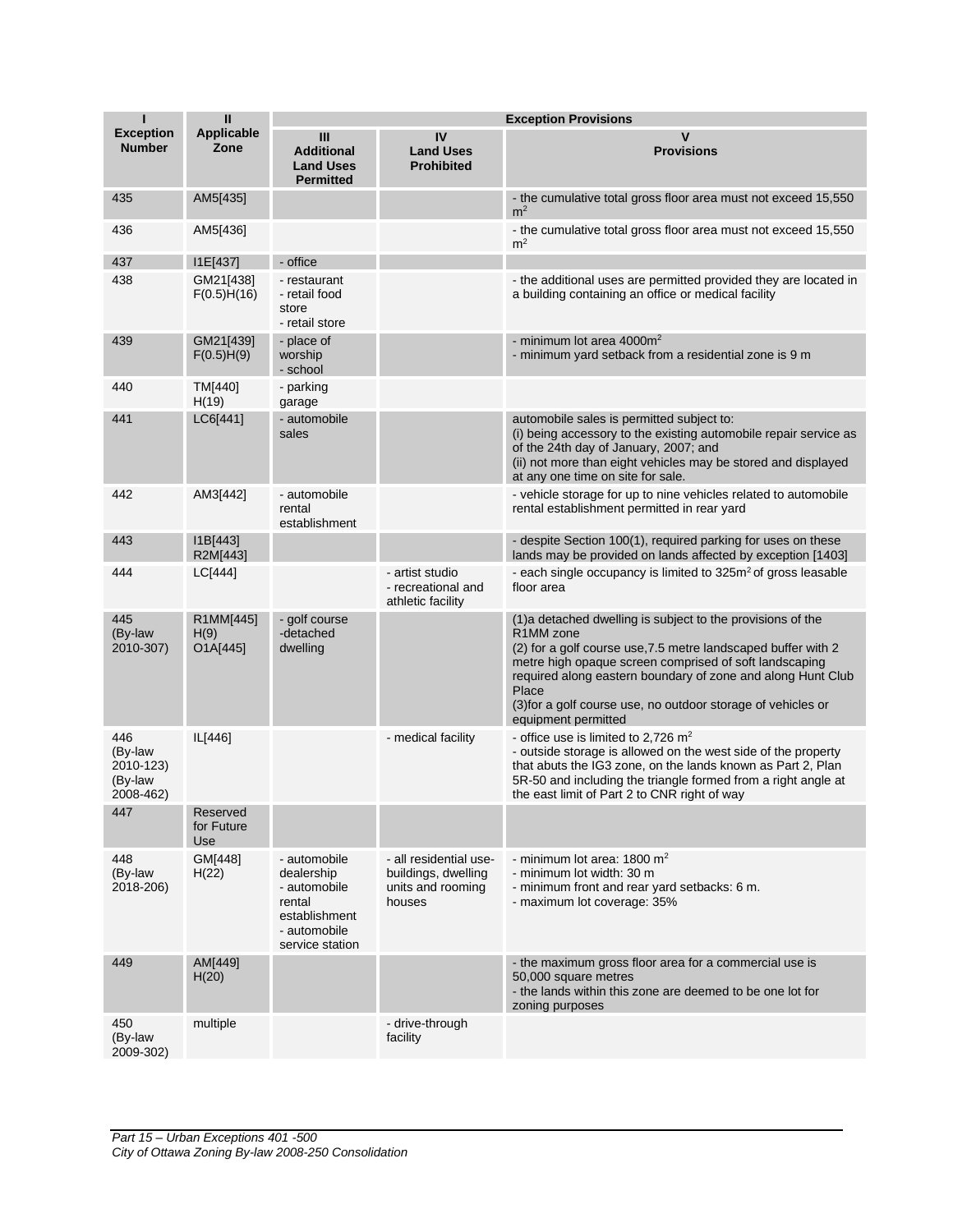| ı                                 | $\mathbf{I}$                  | <b>Exception Provisions</b>                                                                                                         |                                             |                                                                                                                                                                                                                                                                                                                                                                         |
|-----------------------------------|-------------------------------|-------------------------------------------------------------------------------------------------------------------------------------|---------------------------------------------|-------------------------------------------------------------------------------------------------------------------------------------------------------------------------------------------------------------------------------------------------------------------------------------------------------------------------------------------------------------------------|
| <b>Exception</b><br><b>Number</b> | <b>Applicable</b><br>Zone     | Ш<br><b>Additional</b><br><b>Land Uses</b><br><b>Permitted</b>                                                                      | IV<br><b>Land Uses</b><br><b>Prohibited</b> | v<br><b>Provisions</b>                                                                                                                                                                                                                                                                                                                                                  |
| 451                               | I1A[451]                      | - personal<br>service<br>business<br>- instructional<br>facility                                                                    |                                             |                                                                                                                                                                                                                                                                                                                                                                         |
| 452                               | I1B[452]-h                    |                                                                                                                                     |                                             | - holding symbol may only be removed upon the installation of<br>sewer services along the Provence Avenue extension to<br>service the subject lands and the development east of<br>Portobello Boulevard and south of the future transitway                                                                                                                              |
| 453                               | TM[453] S<br>227              | - commercial<br>parking garage                                                                                                      |                                             | - maximum permitted building height and yard setback<br>provisions are as per Schedule 227<br>- maximum density of 445 units per hectare<br>- balconies may project into any required no closer than 0.2<br>metres from any lot line<br>- commercial parking garage permitted below grade                                                                               |
| 454                               | TM[454]<br>H(16)              | - parking lot                                                                                                                       |                                             | - parking lot may be used by adjacent uses at 150 Montreal<br>Road                                                                                                                                                                                                                                                                                                      |
| 455<br>(By-law<br>2009-164)       | GM[455]                       | - automobile<br>dealership<br>- automobile<br>rental<br>establishment<br>- automobile<br>service station<br>- gas bar<br>- car wash |                                             | - maximum floor space index 0.6<br>- maximum residential density of 80 units per hectare<br>- maximum building height 10.7 metres for portions of building<br>located within 20 metres of an R1, R2 or R3 Zone; all other<br>cases, 18 metres<br>- minimum rear yard setback is 6 m<br>- maximum building when located more than 30 m from a<br>residential use is 22 m |
| 456                               | TM[456]<br>H(18.5)            |                                                                                                                                     |                                             | - the minimum aisle width is 6.0 metres                                                                                                                                                                                                                                                                                                                                 |
| 457                               | Reserved<br>for Future<br>Use |                                                                                                                                     |                                             |                                                                                                                                                                                                                                                                                                                                                                         |
| 458                               | DR[458]                       |                                                                                                                                     |                                             | - minimum lot area of 1.4 hectares<br>- minimum lot width of 40 metres                                                                                                                                                                                                                                                                                                  |
| 459                               | DR[459]-h                     |                                                                                                                                     |                                             | - holding symbol may only be removed upon either the closure<br>of the landfill site to the east or when studies demonstrate that<br>the subject lands are no longer within the area of influence<br>with respect to noise and odour of the landfill site                                                                                                               |
| 460<br>(By--law<br>2009-186)      | DR[460]                       | retail store<br>limited to an<br>outdoor and<br>garden supply<br>sales centre                                                       |                                             | - the retail store limited to an outdoor and garden supply sales<br>centre is permitted for a temporary period effective June 10,<br>2009 and expiring June 10, 2012<br>- outdoor storage is prohibited within the front yard<br>- following expiration of the temporary zoning, the lands revert<br>back to the underlying DR zone and this exception is repealed      |
| 461                               | GM15[461]<br>H(9.5)           |                                                                                                                                     |                                             | - a drive through operation is permitted provided it is ancillary<br>to and integrated into the existing convenience store                                                                                                                                                                                                                                              |
| 462                               | LC5[462]<br>H(9.5)            |                                                                                                                                     |                                             | - minimum front yard setback: 1.6 metres<br>- minimum rear yard setback: 5.6 metres<br>- minimum number of parking spaces required: 21                                                                                                                                                                                                                                  |
| 463                               | IG[463]<br>H(22)              | - snow disposal<br>facility                                                                                                         |                                             | - snow disposal facility limited to a maximum of 5,626 square<br>metres of snow dumping area                                                                                                                                                                                                                                                                            |
| 464                               | IL[464]                       | - amusement<br>centre limited to<br>a bingo hall<br>- place of<br>worship<br>- adult<br>entertainment<br>parlour                    |                                             |                                                                                                                                                                                                                                                                                                                                                                         |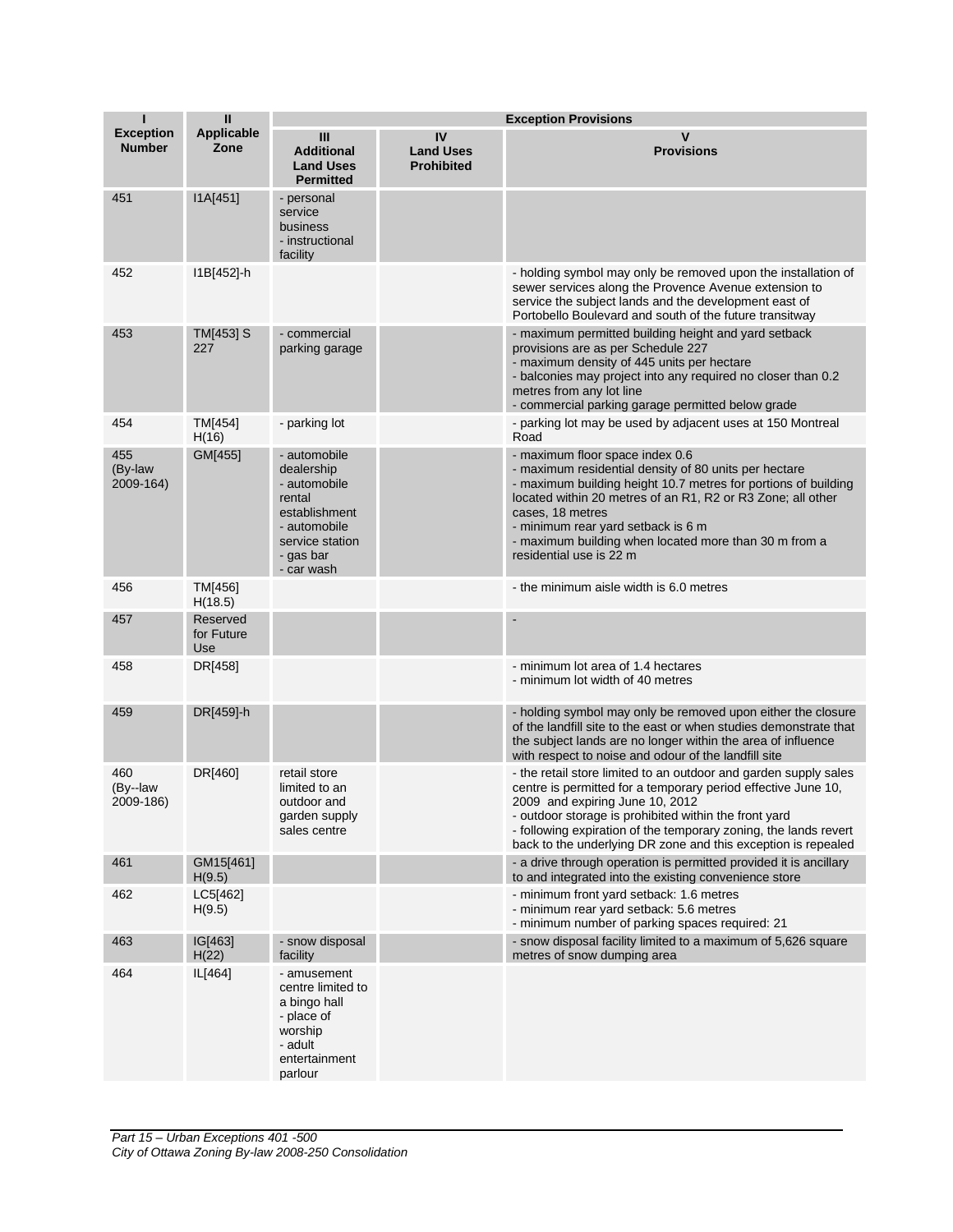| П                                                                                                   | $\mathbf{II}$                                | <b>Exception Provisions</b>                                      |                                             |                                                                                                                                                                                                                                                                                                                                                                                                                                                                                                                                                                                                                                                                                                                                                                                                                                                                                                                                                                                      |  |
|-----------------------------------------------------------------------------------------------------|----------------------------------------------|------------------------------------------------------------------|---------------------------------------------|--------------------------------------------------------------------------------------------------------------------------------------------------------------------------------------------------------------------------------------------------------------------------------------------------------------------------------------------------------------------------------------------------------------------------------------------------------------------------------------------------------------------------------------------------------------------------------------------------------------------------------------------------------------------------------------------------------------------------------------------------------------------------------------------------------------------------------------------------------------------------------------------------------------------------------------------------------------------------------------|--|
| <b>Exception</b><br><b>Number</b>                                                                   | <b>Applicable</b><br>Zone                    | III<br><b>Additional</b><br><b>Land Uses</b><br><b>Permitted</b> | IV<br><b>Land Uses</b><br><b>Prohibited</b> | $\mathsf{v}$<br><b>Provisions</b>                                                                                                                                                                                                                                                                                                                                                                                                                                                                                                                                                                                                                                                                                                                                                                                                                                                                                                                                                    |  |
| 465<br>(By-law<br>2015-264)<br>(By-law<br>2011-151)<br>(By-law<br>2010-336)<br>(By-law<br>2010-231) | TM9[465]<br>$H(15)$ -h                       |                                                                  |                                             | - the properties at 1491 and 1493 Stittsville Main Street are<br>deemed to be one lot for zoning purposes<br>-despite Section 113, one loading space with a minimum width<br>of 3.5 metres and a minimum length of 5.2 metres is required<br>-despite Section 110, and a 1.5 metre landscaped buffer is not<br>required between the parking lot and the interior lot lines<br>-despite Section 110, and an opaque screen fence between<br>the parking lot in the TM9[465]H15-h Zone and the R4Z[1300]-<br>h Zone is not required<br>-a wood screen fence with a minimum height of 1.8 metres is<br>required along both interior lot lines<br>- Where a lot abuts Stittsville Main Street, residential uses are<br>not permitted at grade, within 10 metres of the front lot line.<br>- Subclause $198(9)(g)(i)$ does not apply to a building that<br>received Site Plan approval prior to August 26, 2015, provided<br>the building is constructed in accordance with that approval. |  |
| 466                                                                                                 | LC5[466]<br>H(9.5)                           | - car wash<br>- gas bar                                          |                                             | - despite Section 189 (1) (c), the maximum separate gross<br>leasable area for a single occupancy is 1 500 square metres                                                                                                                                                                                                                                                                                                                                                                                                                                                                                                                                                                                                                                                                                                                                                                                                                                                             |  |
| 467                                                                                                 | R4P[467]                                     | - office                                                         |                                             | - office permitted provided it does not exceed 169m <sup>2</sup> in gross<br>floor area and provided it is located in the same building as at<br>least three dwelling units<br>- maximum building height of 12.5 metres for that portion of<br>the lot located between 7 metres from the front lot line and 16<br>metres from the rear lot line<br>- minimum width of aisle: 6 metres                                                                                                                                                                                                                                                                                                                                                                                                                                                                                                                                                                                                |  |
| 468<br>(By-law<br>2011-151)<br>(By-law<br>2010-231)                                                 | GM14[468]<br>H(11)                           | - personal<br>service<br>business                                |                                             |                                                                                                                                                                                                                                                                                                                                                                                                                                                                                                                                                                                                                                                                                                                                                                                                                                                                                                                                                                                      |  |
| 469<br><b>Subject to</b><br><b>By-law</b><br>$2021 - 282$<br>(By-law<br>$2011 - 124$                | <b>GM4[469]</b><br>F(3.0)<br><b>I1E[469]</b> | - medical<br>facility                                            |                                             |                                                                                                                                                                                                                                                                                                                                                                                                                                                                                                                                                                                                                                                                                                                                                                                                                                                                                                                                                                                      |  |
| 470                                                                                                 | LC[470]                                      |                                                                  |                                             | - minimum front yard and minimum corner side yard setbacks:<br>6 metres<br>- minimum interior side yard and minimum rear yard setbacks:<br>4.5 metres                                                                                                                                                                                                                                                                                                                                                                                                                                                                                                                                                                                                                                                                                                                                                                                                                                |  |
| 471                                                                                                 | O1[471]                                      |                                                                  |                                             | - any permitted use in this zone is required to be in<br>accordance with the approved "Floodway/Floodfringe<br>Analysis" and "Shirley's Brook Pathway and Riparian Planting<br>Plan", as required by, and in accordance with the Kanata<br>North Environmental/Stormwater Management Plan (KNEMP),<br>and no buildings or structures are permitted, and no fill or<br>vegetation may be placed or removed except where such<br>buildings, structures and fill or vegetation are intended for<br>flood or erosion control or for storm water management<br>purposes, and approved by the City of Ottawa, Mississippi<br>Valley Conservation Authority and other applicable municipal,<br>provincial or federal authorities.                                                                                                                                                                                                                                                           |  |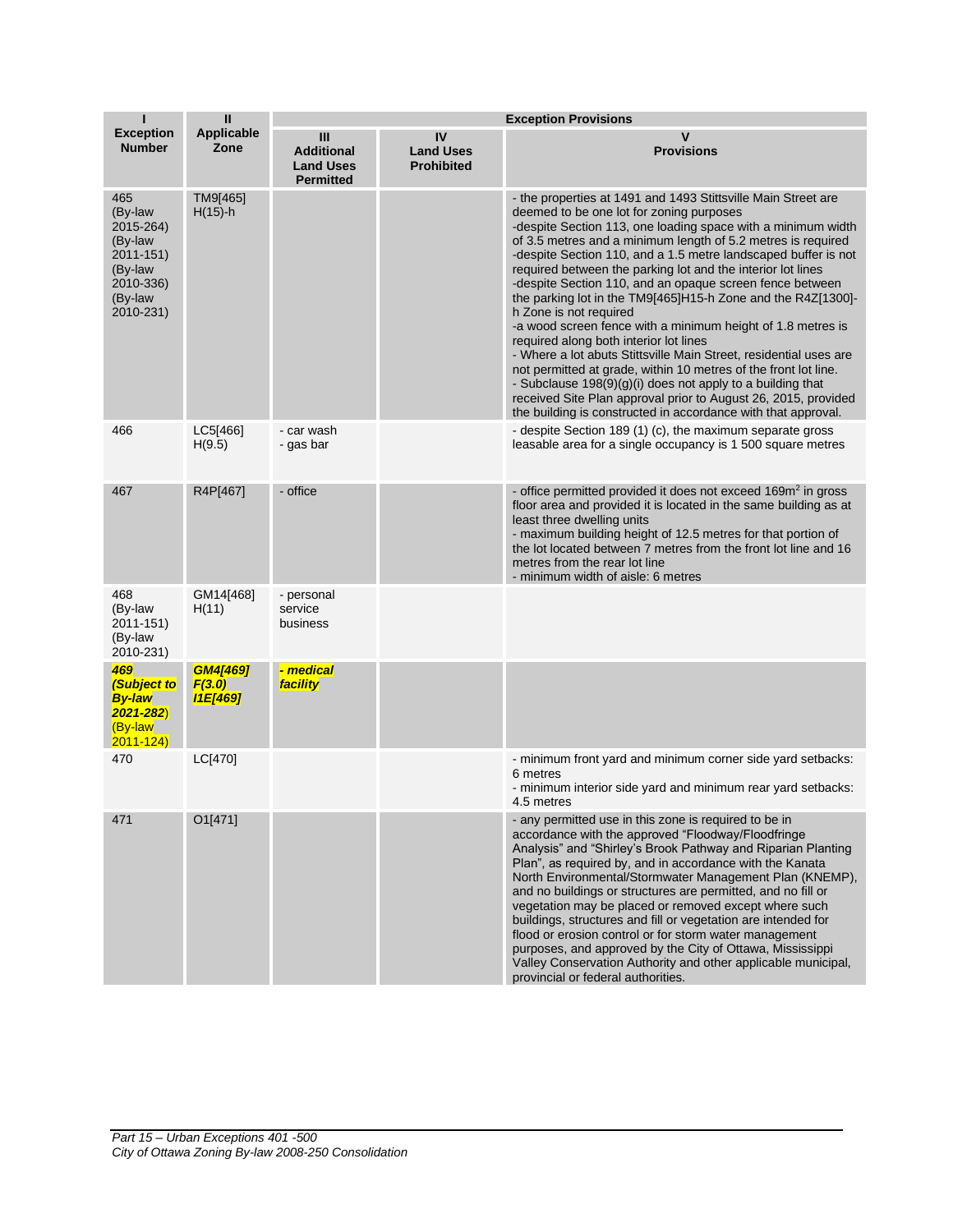|                                                                             | $\mathbf{I}$       | <b>Exception Provisions</b>                                                                                                                                                                                                                                                      |                                             |                                                                                                                                                                                                                                                                                                                                                                                                                                                                                                                                                                                                                                                                                                                                                                                                                                                                                                                                                                                                                                                                                                                                                                                                                                                                                                                                                                                                                                                                                                                                                                                                                                                                                                                                                                                                                                                                                                                                                                                                                                                                                                                                                                                                                                                                                                                                                                                                                                                                                                                                                                                                                                                                                                                                                                                                                                                                                                                                                                                                                                                                                                                                                                                                                                                                                                                                                                                                                                                                                                                                                                                                                                                                                                                                                                                                                                                                                                                                                                                                                                                                                                          |  |  |  |
|-----------------------------------------------------------------------------|--------------------|----------------------------------------------------------------------------------------------------------------------------------------------------------------------------------------------------------------------------------------------------------------------------------|---------------------------------------------|----------------------------------------------------------------------------------------------------------------------------------------------------------------------------------------------------------------------------------------------------------------------------------------------------------------------------------------------------------------------------------------------------------------------------------------------------------------------------------------------------------------------------------------------------------------------------------------------------------------------------------------------------------------------------------------------------------------------------------------------------------------------------------------------------------------------------------------------------------------------------------------------------------------------------------------------------------------------------------------------------------------------------------------------------------------------------------------------------------------------------------------------------------------------------------------------------------------------------------------------------------------------------------------------------------------------------------------------------------------------------------------------------------------------------------------------------------------------------------------------------------------------------------------------------------------------------------------------------------------------------------------------------------------------------------------------------------------------------------------------------------------------------------------------------------------------------------------------------------------------------------------------------------------------------------------------------------------------------------------------------------------------------------------------------------------------------------------------------------------------------------------------------------------------------------------------------------------------------------------------------------------------------------------------------------------------------------------------------------------------------------------------------------------------------------------------------------------------------------------------------------------------------------------------------------------------------------------------------------------------------------------------------------------------------------------------------------------------------------------------------------------------------------------------------------------------------------------------------------------------------------------------------------------------------------------------------------------------------------------------------------------------------------------------------------------------------------------------------------------------------------------------------------------------------------------------------------------------------------------------------------------------------------------------------------------------------------------------------------------------------------------------------------------------------------------------------------------------------------------------------------------------------------------------------------------------------------------------------------------------------------------------------------------------------------------------------------------------------------------------------------------------------------------------------------------------------------------------------------------------------------------------------------------------------------------------------------------------------------------------------------------------------------------------------------------------------------------------------------|--|--|--|
| <b>Exception</b><br><b>Number</b>                                           | Applicable<br>Zone | Ш<br><b>Additional</b><br><b>Land Uses</b><br><b>Permitted</b>                                                                                                                                                                                                                   | IV<br><b>Land Uses</b><br><b>Prohibited</b> | v<br><b>Provisions</b>                                                                                                                                                                                                                                                                                                                                                                                                                                                                                                                                                                                                                                                                                                                                                                                                                                                                                                                                                                                                                                                                                                                                                                                                                                                                                                                                                                                                                                                                                                                                                                                                                                                                                                                                                                                                                                                                                                                                                                                                                                                                                                                                                                                                                                                                                                                                                                                                                                                                                                                                                                                                                                                                                                                                                                                                                                                                                                                                                                                                                                                                                                                                                                                                                                                                                                                                                                                                                                                                                                                                                                                                                                                                                                                                                                                                                                                                                                                                                                                                                                                                                   |  |  |  |
| 472<br>(By-law<br>2018-206)<br>(By-law<br>2016-249)<br>(By-law<br>2015-293) | MC[472]<br>S349-h  | - amusement<br>park<br>- automobile<br>dealership<br>- automobile<br>rental<br>establishment<br>- automobile<br>service station<br>- bed and<br>breakfast<br>- car wash<br>- catering<br>establishment<br>- funeral home<br>- gas bar<br>- park<br>- rooming house<br>-warehouse |                                             | - warehouse permitted provided it is located within a building<br>containing on the ground floor a minimum gross floor area of<br>2000 square metres of permitted commercial uses<br>- no individual warehouse unit may exceed a gross floor area<br>of 80 square metres<br>- parking for warehouse to be provided at a rate of 1 space per<br>1000 square metres of gross floor area<br>- Despite subsection 191(2)(g) the minimum 6.7 metre building<br>height does not apply to an automobile service station and car<br>wash.<br>- Despite the location of the lot on Schedule 1, the maximum<br>number of required parking spaces shall be calculated as per<br>Section 103, Table 103, Column III, Area B.<br>- Despite clauses 100(1)(a) and (c), parking spaces may be<br>available for use by any other land use located either on site<br>or off site on an abutting property or on a property immediately<br>across a street, but these spaces may not be used as the<br>required parking for these other land uses.<br>- For the purposes of this exception, a tower is defined as that<br>portion of a building above the podium<br>- The tower portion of a building must, where the height of the<br>building exceeds nine storeys:<br>(a) where it contains a dwelling unit or rooming unit:<br>(i) have a minimum separation distance of 23 metres from a<br>tower containing a dwelling unit or rooming unit, if either tower<br>faces the other:<br>(ii) have a minimum separation distance of 18 metres from a<br>tower containing a dwelling unit or rooming unit, if neither<br>tower faces the other; and,<br>(iii) have a minimum separation distance of 18 metres from a<br>tower containing only non-residential uses;<br>(b) where it contains only non-residential uses:<br>(i) have a minimum separation distance of 11.5 metres from a<br>tower containing only non-residential uses; and,<br>(ii) have a minimum separation distance of 18 metres from a<br>tower containing a dwelling unit or rooming unit;<br>(c) for the purposes of (a) above, a tower is considered to face<br>another tower only when:<br>(i) a line projected at 90 degrees from a tower wall intersects<br>with any portion of the other tower; and,<br>(ii) the tower wall from which the line is projected contains the<br>window of a dwelling unit or rooming unit;<br>(d) must be setback 11.5 metres from an interior side lot line<br>where that side lot line abuts a lot that does not contain a<br>tower, but the abutting lot is zoned to permit a building with a<br>height greater than nine storeys;<br>(e) must be setback 11.5 metres from a rear lot line where the<br>rear lot line abuts a lot that does not contain a tower, but the<br>abutting lot is zoned to permit a building with a height greater<br>than nine storeys;<br>(f) not have a residential floor plate larger than 750 square<br>metres; and,<br>$(q)$ not have a non-residential floor plate larger than 1,500<br>square metres.<br>- The holding symbol may be removed only when the following<br>conditions have been met to the satisfaction of the General<br>Manager of Planning and Growth Management:<br>(a) Completion of the necessary studies, reports and designs<br>including the preparation of environmental, transportation and<br>infrastructure reports as well as preparation of site plans or<br>master plans that demonstrate how the proposed<br>development phase with and will contribute to achieving the<br>overall urban design and active frontage directions set out in<br>the South Keys to Blossom Park, Bank Street Secondary Plan<br>and in the South Keys to Blossom Park, Bank Street<br>Community Design Plan;<br>(b) Partial removal of the "h" may be considered to provide for<br>phased development. The submission and approval of an<br>application to lift the holding provisions on a phased basis may<br>be considered provided the requirements for that development<br>phase satisfy the requirements for lifting of the holding symbol<br>specified above. |  |  |  |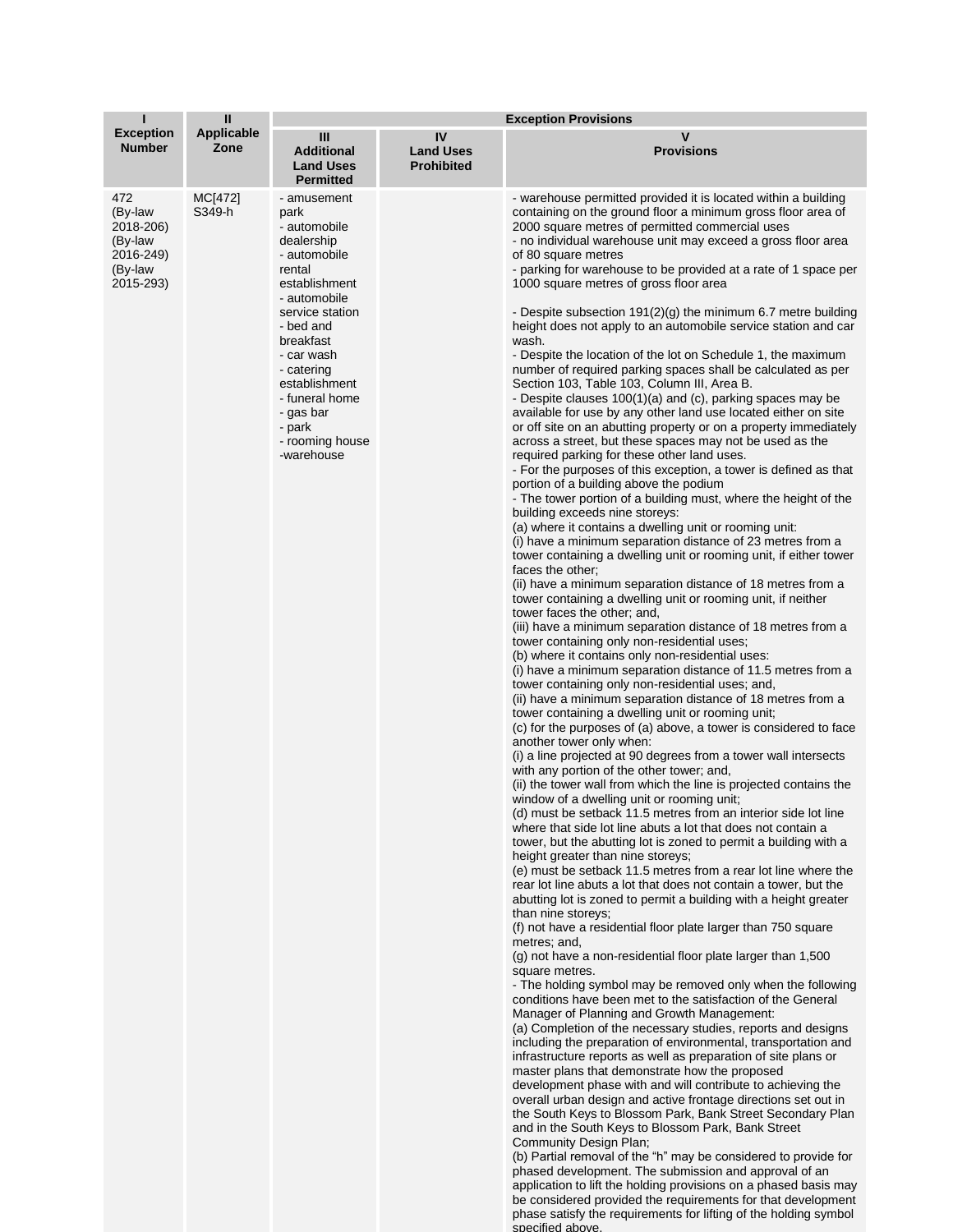| П                                                                                                                          | $\mathbf{I}$                                           | <b>Exception Provisions</b>                                      |                                             |                                                                                                                                                                                                                                                                                                                                                                                                                                                                                  |  |
|----------------------------------------------------------------------------------------------------------------------------|--------------------------------------------------------|------------------------------------------------------------------|---------------------------------------------|----------------------------------------------------------------------------------------------------------------------------------------------------------------------------------------------------------------------------------------------------------------------------------------------------------------------------------------------------------------------------------------------------------------------------------------------------------------------------------|--|
| <b>Exception</b><br><b>Number</b>                                                                                          | <b>Applicable</b><br>Zone                              | III<br><b>Additional</b><br><b>Land Uses</b><br><b>Permitted</b> | IV<br><b>Land Uses</b><br><b>Prohibited</b> | V<br><b>Provisions</b>                                                                                                                                                                                                                                                                                                                                                                                                                                                           |  |
| 473                                                                                                                        | AM[473]<br>H(21)                                       |                                                                  |                                             | - minimum lot area: 0.25 hectares<br>- minimum lot width: 40 metres<br>-minimum front yard, corner side yard and interior side yard<br>setbacks: 3 metres<br>-minimum gross leasable floor area-800 square metres                                                                                                                                                                                                                                                                |  |
| 474<br>(By-law<br>2014-27)<br>(By-law<br>2011-151)<br>(By-law<br>2010-231)<br>(By-law<br>2009-164)<br>(By-law<br>$2009-18$ | GM14[474]<br>H(11)                                     |                                                                  |                                             | - corner side yard abutting Cedarow Court: 0 metres                                                                                                                                                                                                                                                                                                                                                                                                                              |  |
| 475                                                                                                                        | R <sub>1</sub> O[475]<br>H(8)<br>R2F[475]<br>R4P [475] |                                                                  |                                             | - front yard parking permitted subject to Section 109 (5) to (10)<br>and provided:<br>- a maximum of 2 spaces permitted per lot<br>- maximum combined width of the two spaces is 5.2 m<br>- parking spaces must be surfaced with a hard material<br>- parking spaces must be located side-by-side<br>- minimum of 40% of the front yard must be landscaped area<br>- in the case of detached dwellings, driveways must not be<br>located closer than 0.6 m from an adjoining lot |  |
| 476                                                                                                                        | R2J[476]<br>R3A[476]<br>R3L [476]                      |                                                                  |                                             | - 2 front yard parking spaces permitted subject to Section 109<br>(5) to (10) and any applicable Schedule                                                                                                                                                                                                                                                                                                                                                                        |  |
| 477                                                                                                                        | R3B [477] S<br>191                                     |                                                                  |                                             | - yard setbacks as per Schedule 191<br>- accessory buildings are not permitted in a corner side yard                                                                                                                                                                                                                                                                                                                                                                             |  |
| 478<br>(By-law<br>2014-189)<br>(By-law<br>2009-302)                                                                        | multiple                                               | - dwelling unit                                                  |                                             |                                                                                                                                                                                                                                                                                                                                                                                                                                                                                  |  |
| 479<br>(By-law<br>2018-206)<br>(By-law<br>2014-189)<br>(By-law<br>2009-302)                                                | multiple                                               | - dwelling unit                                                  |                                             |                                                                                                                                                                                                                                                                                                                                                                                                                                                                                  |  |
| 480<br>(By-law<br>2018-206)<br>(By-law<br>2014-189)<br>(By-law<br>2009-302)                                                | multiple                                               | - dwelling unit                                                  |                                             |                                                                                                                                                                                                                                                                                                                                                                                                                                                                                  |  |
| 481<br>(By-law<br>2009-302)                                                                                                | multiple                                               | - office limited<br>to a diplomatic<br>mission                   |                                             | - office restricted to a dwelling converted for that use                                                                                                                                                                                                                                                                                                                                                                                                                         |  |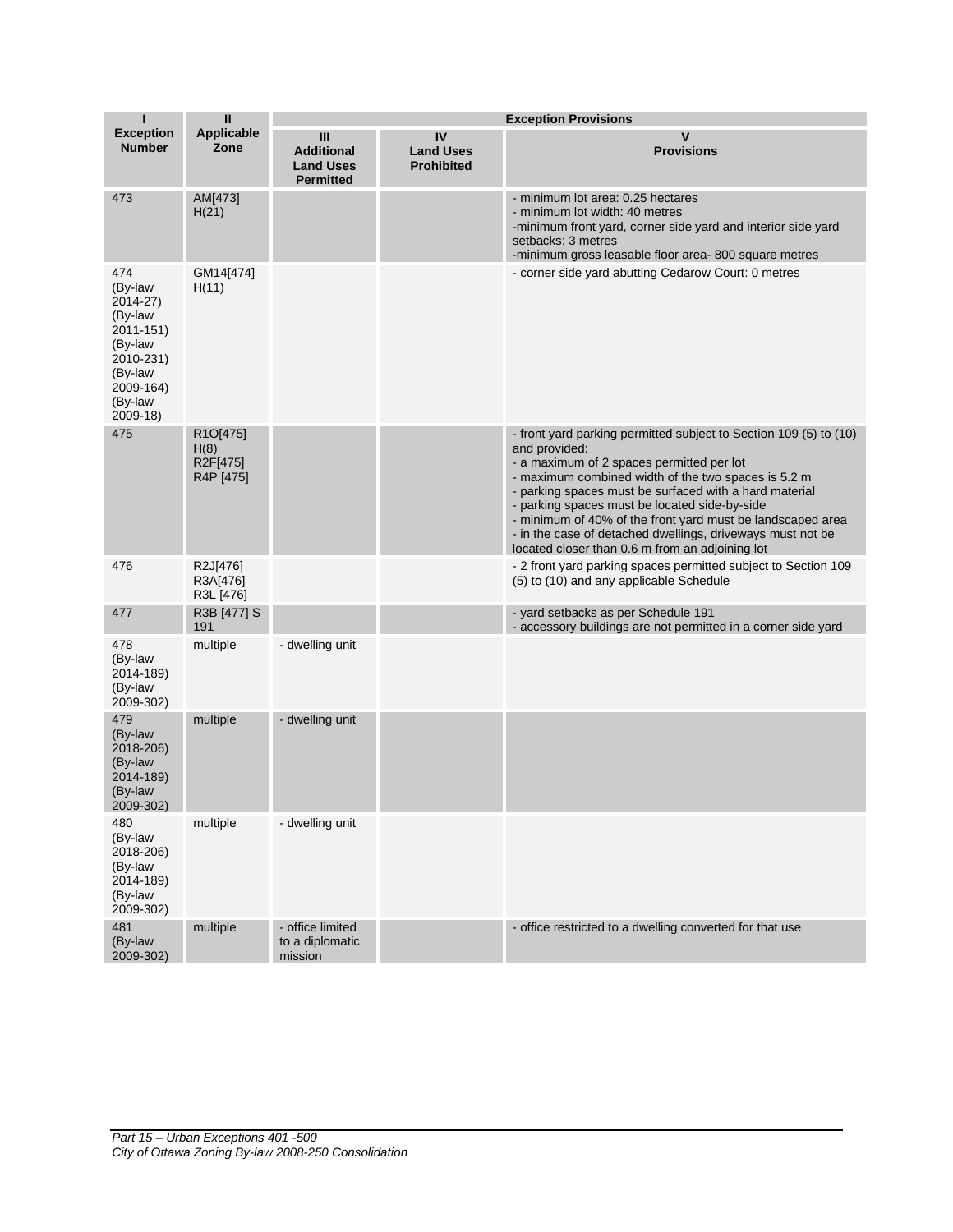| П                                                                           | $\mathbf{II}$                                       | <b>Exception Provisions</b>                                                                                                                                                                                                                                                    |                                                                                                                |                                                                                                                                                                                                                                                                                                                                                                     |
|-----------------------------------------------------------------------------|-----------------------------------------------------|--------------------------------------------------------------------------------------------------------------------------------------------------------------------------------------------------------------------------------------------------------------------------------|----------------------------------------------------------------------------------------------------------------|---------------------------------------------------------------------------------------------------------------------------------------------------------------------------------------------------------------------------------------------------------------------------------------------------------------------------------------------------------------------|
| <b>Exception</b><br><b>Number</b>                                           | <b>Applicable</b><br>Zone                           | Ш<br><b>Additional</b><br><b>Land Uses</b><br><b>Permitted</b>                                                                                                                                                                                                                 | IV<br><b>Land Uses</b><br><b>Prohibited</b>                                                                    | $\mathsf{v}$<br><b>Provisions</b>                                                                                                                                                                                                                                                                                                                                   |
| 482                                                                         | R5B[482]<br>H(37)<br>R5B[482]<br>R5B[482]<br>F(3.0) | - personal<br>service<br>business limited<br>to barber shop,<br>beauty parlour,<br>or dry cleaner's<br>distribution<br>station<br>- place of<br>assembly<br>limited to a club<br>- retail store<br>limited to a drug<br>store, florist<br>shop, news<br>stand,<br>- restaurant |                                                                                                                | - additional permitted uses other than place of assembly<br>limited to a club restricted to ground floor or basement of<br>residential use building                                                                                                                                                                                                                 |
| 483<br>(By-law<br>2018-206)<br>(By-law<br>2014-189)<br>(By-law<br>2009-302) | multiple                                            | - dwelling unit                                                                                                                                                                                                                                                                |                                                                                                                |                                                                                                                                                                                                                                                                                                                                                                     |
| 484                                                                         | R1Y[484]<br>R3J[484]<br>R3V [484]                   |                                                                                                                                                                                                                                                                                |                                                                                                                | - minimum front yard setback of 5 m                                                                                                                                                                                                                                                                                                                                 |
| 485                                                                         | R3J[485]<br>R3L [485]<br>S 200                      |                                                                                                                                                                                                                                                                                |                                                                                                                | - minimum front yard setback: 5 m<br>- a fence or similar enclosure may be within 90 centimetres of<br>the closest part of a main building<br>- minimum separation distance between buildings of 2.4 m<br>- for subzone R3L, all main buildings to be located outside of<br>shaded area shown on Schedule 200                                                       |
| 486                                                                         | R4S [486]                                           |                                                                                                                                                                                                                                                                                |                                                                                                                | - maximum resident(s) count not applicable and Section 134<br>(1) does not apply                                                                                                                                                                                                                                                                                    |
| 487                                                                         | R3P[487]<br>R3Q[487]                                |                                                                                                                                                                                                                                                                                | Planned unit<br>development                                                                                    |                                                                                                                                                                                                                                                                                                                                                                     |
| 488<br>(By-law<br>2017-302)                                                 | R4T [488]                                           | - artist studio<br>- bank<br>- office<br>-payday loan<br>establishment<br>- personal<br>service<br>business<br>- post office<br>- printing shop<br>- service and<br>repair shop<br>- retail food<br>store<br>- retail store                                                    |                                                                                                                | - office permitted if in a building where 50% of the gross floor<br>area of the building is residential<br>- other additional commercial uses permitted if on the ground<br>floor or basement of a building where 50% of the gross floor<br>area of the building is residential                                                                                     |
| 489<br>(By-law<br>2012-334)                                                 | R4T[489]                                            |                                                                                                                                                                                                                                                                                | all residential uses<br>except:<br>- duplex dwelling<br>- semi-detached<br>dwelling<br>- townhouse<br>dwelling | - minimum front yard setback: 3 m<br>- in the case of townhouse dwelling and planned unit<br>development<br>- a minimum side yard setback abutting a street of 3 m<br>- a minimum side yard setback abutting a pedestrian<br>- pathway or public lane of 1.2 m and,<br>- in all other cases, a minimum side yard setback of 0.5<br>- minimum rear yard setback: 6 m |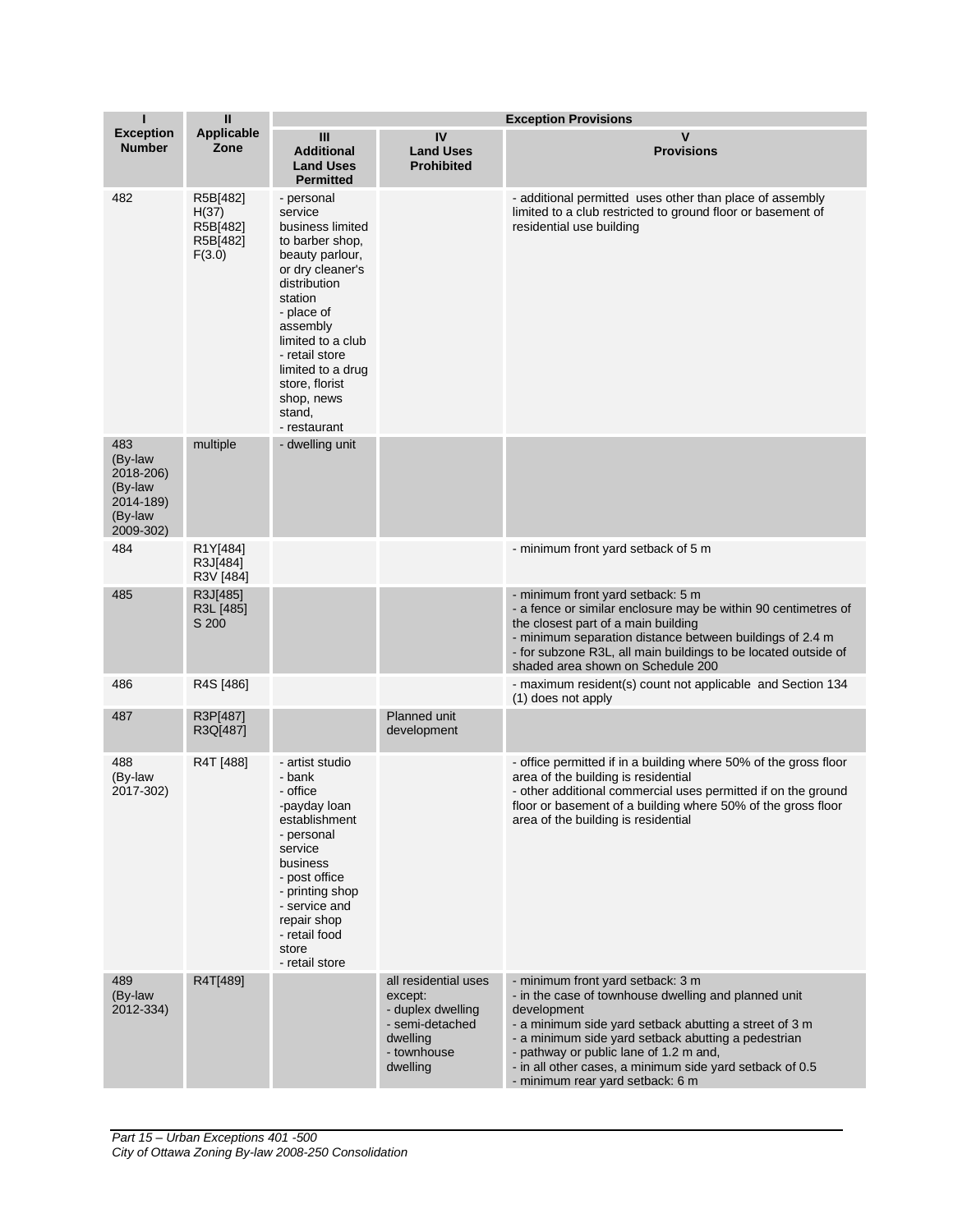| П                                                                           | $\mathbf{I}$                   |                                                                                                                                                                                                                                                                                     | <b>Exception Provisions</b>                                     |                                                                                                                                                                                                                                                                                                             |  |
|-----------------------------------------------------------------------------|--------------------------------|-------------------------------------------------------------------------------------------------------------------------------------------------------------------------------------------------------------------------------------------------------------------------------------|-----------------------------------------------------------------|-------------------------------------------------------------------------------------------------------------------------------------------------------------------------------------------------------------------------------------------------------------------------------------------------------------|--|
| <b>Exception</b><br><b>Number</b>                                           | <b>Applicable</b><br>Zone      | Ш<br><b>Additional</b><br><b>Land Uses</b><br><b>Permitted</b>                                                                                                                                                                                                                      | IV<br><b>Land Uses</b><br><b>Prohibited</b>                     | V<br><b>Provisions</b>                                                                                                                                                                                                                                                                                      |  |
| 490<br>(By-law<br>2014-189)                                                 | R4V [490]                      | - office limited<br>to a diplomatic<br>mission<br>- dwelling unit                                                                                                                                                                                                                   |                                                                 | - office restricted to a dwelling converted for that use                                                                                                                                                                                                                                                    |  |
| 491<br>(By-law<br>2018-206)<br>(By-law<br>2014-189)<br>(By-law<br>2009-302) | multiple                       | - office limited<br>to a diplomatic<br>mission                                                                                                                                                                                                                                      |                                                                 | - office restricted to a dwelling converted for that use                                                                                                                                                                                                                                                    |  |
| 492<br>(By-law<br>2018-206)<br>(By-law<br>2014-189)<br>(By-law<br>2009-302) | multiple                       | - office limited<br>to a diplomatic<br>mission<br>- dwelling unit                                                                                                                                                                                                                   |                                                                 | - office, limited to a diplomatic mission, restricted to a dwelling<br>converted for that use                                                                                                                                                                                                               |  |
| 493                                                                         | R4N [493]                      | - residential<br>care facility                                                                                                                                                                                                                                                      |                                                                 | - height of any principal building not to extend above the<br>height determined by the angular plane of 22 degrees<br>measured at a base elevation of 70 m above sea level at the<br>Presland Road property line extending southerly and<br>perpendicular to Presland Road                                  |  |
| 494                                                                         | R2D[494]<br>R3B [494]          |                                                                                                                                                                                                                                                                                     | - home based day<br>care                                        |                                                                                                                                                                                                                                                                                                             |  |
| 495<br>(By-law<br>2012-334)                                                 | R5B [495]                      |                                                                                                                                                                                                                                                                                     |                                                                 | - minimum lot width of 5.6 m is required for townhouse<br>dwelling units                                                                                                                                                                                                                                    |  |
| 496                                                                         | R5C [496]<br>R5B[496]<br>H(42) | - office                                                                                                                                                                                                                                                                            |                                                                 | - office permitted, provided it:<br>- is located in a building with residential uses<br>- is located on the ground and second floors only<br>- occupies a maximum gross floor area of 316 $m2$<br>- parking is not required for office uses                                                                 |  |
| 497                                                                         | R4T [497]                      | - catering<br>establishment<br>- community<br>health and<br>resource centre<br>- day care<br>- instructional<br>facility<br>- medical facility<br>- personal<br>service<br>business<br>- service and<br>repair shop<br>- retail store<br>- retail food<br>store<br>- dwelling units | - drive-through<br>facility for ordering<br>and pick-up of food | - commercial uses are permitted, provided they:<br>- are restricted to locations on the floor level that is at or<br>nearest grade<br>- are located in a building containing dwelling units<br>- do not exceed a cumulative total gross floor area of 93 $m2$                                               |  |
| 498                                                                         | R3O [498]                      |                                                                                                                                                                                                                                                                                     |                                                                 | - parking spaces located in a driveway leading to a required<br>parking space must not be located one beside the other<br>- front, rear, side and corner side yard setbacks must comply<br>with the yards shown on Schedule 213<br>- the number of dwelling units in this zone must not exceed<br>110 units |  |
| 499                                                                         | R3N[499]<br>01C [499]          |                                                                                                                                                                                                                                                                                     |                                                                 | - the entire R3N [499] and the O1C [499] zones are deemed to<br>be one lot for by-law purposes                                                                                                                                                                                                              |  |